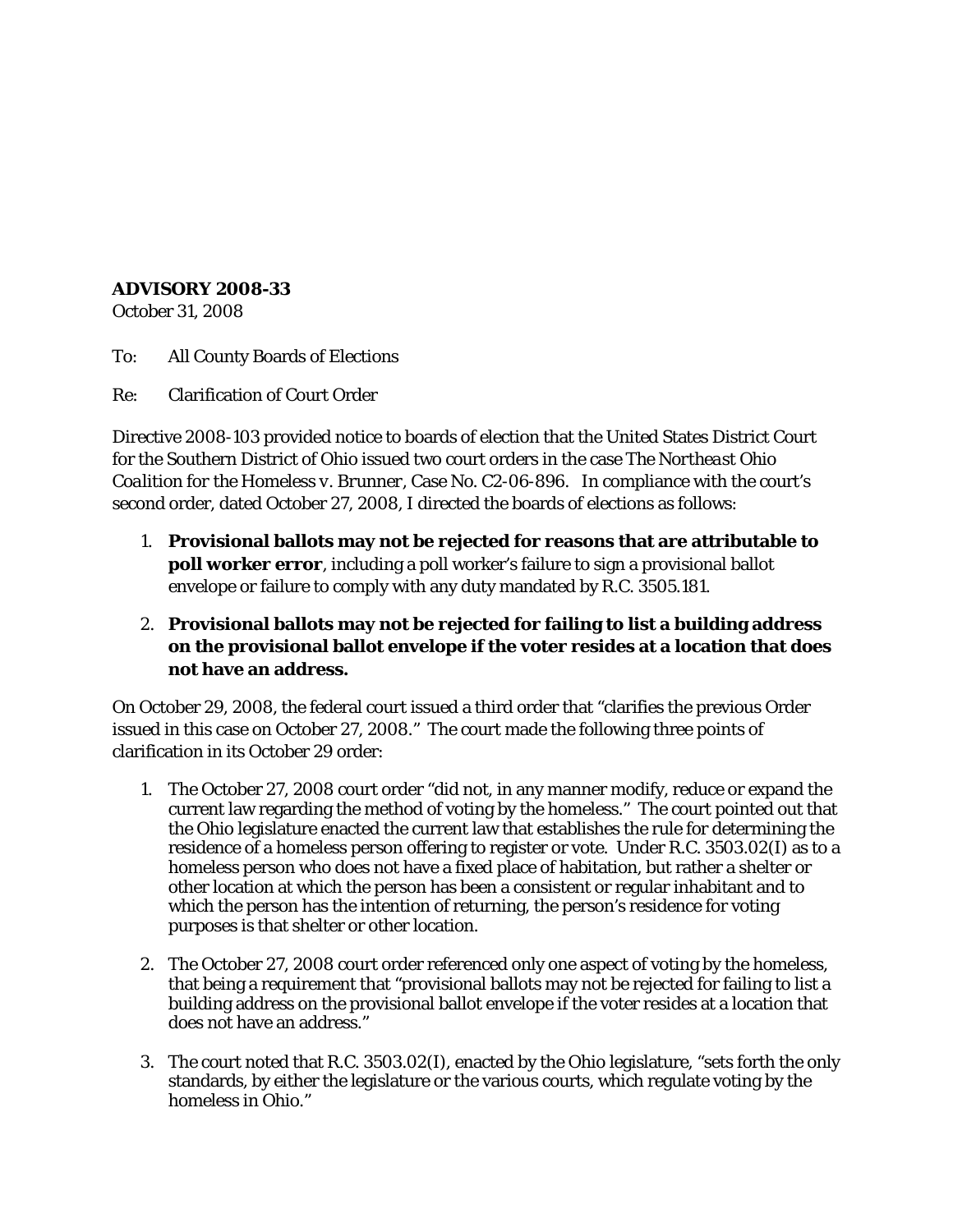A copy of the federal court's October 29, 2008 order clarifying its prior order of October 27, 2008, is attached.

If you have any questions please contact the elections attorney in this office assigned to assist your county board of elections.

Sincerely,

Jennifer Brunner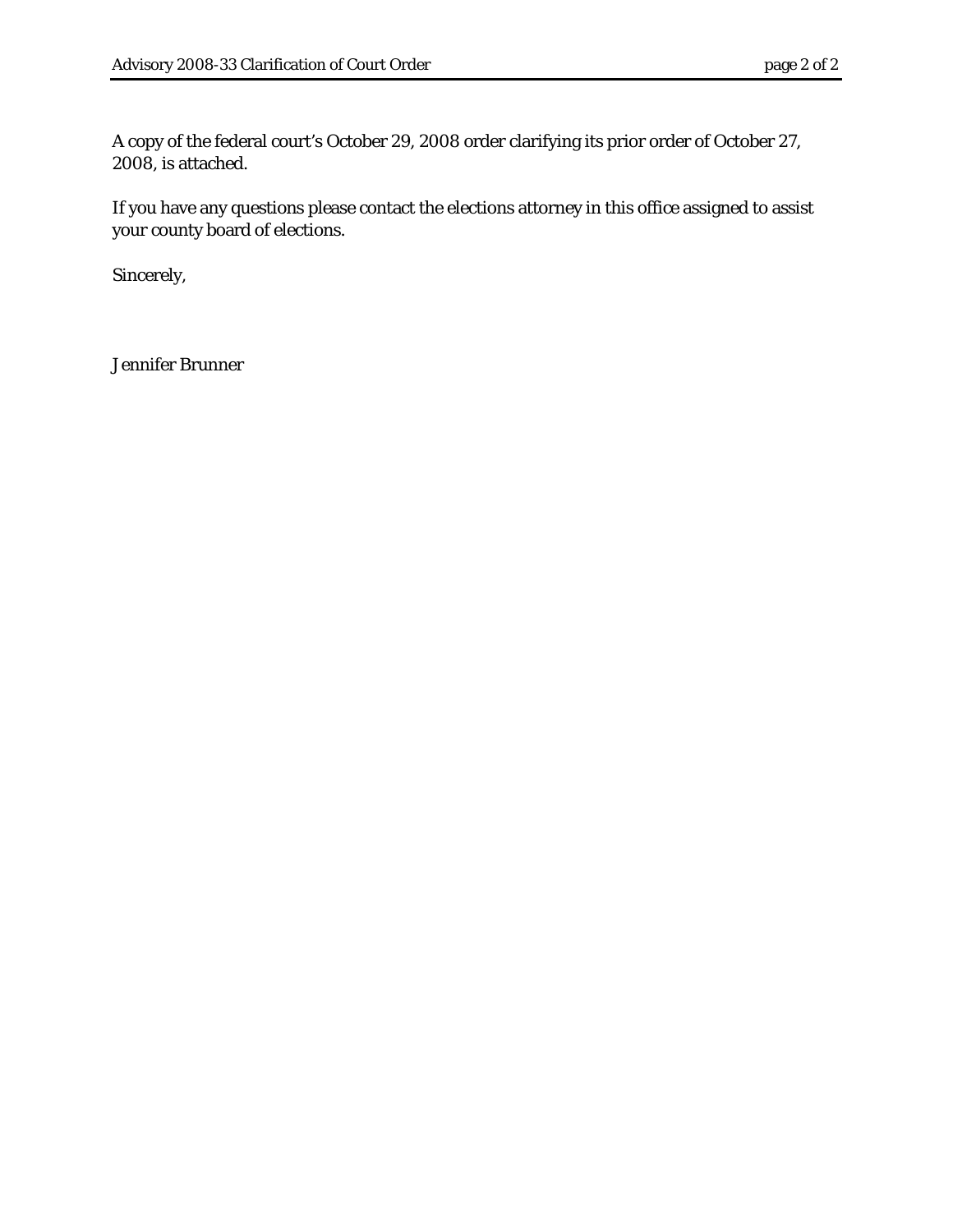## **Directive/Advisory Routing/Review Acknowledgment Form**

(Please initial and date)

| <b>Draft</b>                                                                    | <b>Routing</b>                | <b>Initials</b> | <b>Date</b> | <b>Comments</b> |  |  |  |
|---------------------------------------------------------------------------------|-------------------------------|-----------------|-------------|-----------------|--|--|--|
| <b>Initial Draft</b>                                                            | Primary Attorney              | ES              | 10/31/08    |                 |  |  |  |
|                                                                                 |                               |                 |             |                 |  |  |  |
| <b>Primary Attorney Sends to Director of Elections</b>                          |                               |                 |             |                 |  |  |  |
| <b>Initial Draft</b>                                                            | Director of Elections         | <b>DMF</b>      | 11/01/08    |                 |  |  |  |
|                                                                                 | Reviews/Makes                 |                 |             |                 |  |  |  |
|                                                                                 | Comment                       |                 |             |                 |  |  |  |
| <b>Director of Elections Sends Back To Primary Attorney</b>                     |                               |                 |             |                 |  |  |  |
| <b>Initial Draft</b>                                                            | <b>Primary Attorney</b>       | ES              | 11/01/08    |                 |  |  |  |
|                                                                                 | Incorporates/Rejects          |                 |             |                 |  |  |  |
|                                                                                 | Changes                       |                 |             |                 |  |  |  |
| <b>Primary Attorney Sends To Copy Editor</b>                                    |                               |                 |             |                 |  |  |  |
| <b>Interim Draft</b>                                                            | Copy Editor                   | <b>BC</b>       | 11/01/08    |                 |  |  |  |
|                                                                                 | Reviews/Makes                 |                 |             |                 |  |  |  |
|                                                                                 | Comments                      |                 |             |                 |  |  |  |
| <b>Copy Editor Returns To Primary Attorney</b>                                  |                               |                 |             |                 |  |  |  |
| <b>Interim Draft</b>                                                            | Primary Attorney              |                 |             |                 |  |  |  |
|                                                                                 | Incorporates/Rejects          |                 |             |                 |  |  |  |
|                                                                                 | Changes                       |                 |             |                 |  |  |  |
| Primary Attorney Sends Copy-edited draft to Taylor (copies Dir of Elections)    |                               |                 |             |                 |  |  |  |
| <b>Formatted</b>                                                                | <b>Taylor Jacklin Formats</b> |                 |             |                 |  |  |  |
| <b>Draft</b>                                                                    | Document                      |                 |             |                 |  |  |  |
| Taylor Sends Chandra Formatted Draft/Chandra Forwards to Secretary              |                               |                 |             |                 |  |  |  |
| <b>Formatted</b>                                                                | Secretary                     |                 |             |                 |  |  |  |
| <b>Draft</b>                                                                    | Reviews/Makes                 |                 |             |                 |  |  |  |
|                                                                                 | Comments                      |                 |             |                 |  |  |  |
| Secretary Sends Her Draft Back To Primary Attorney (copies Dir of Elections and |                               |                 |             |                 |  |  |  |
| <b>Copy Editor)</b>                                                             |                               |                 |             |                 |  |  |  |
| Secretary's                                                                     | Final Review made by          |                 |             |                 |  |  |  |
| <b>Draft</b>                                                                    | <b>Primary Attorney</b>       |                 |             |                 |  |  |  |
|                                                                                 |                               |                 |             |                 |  |  |  |